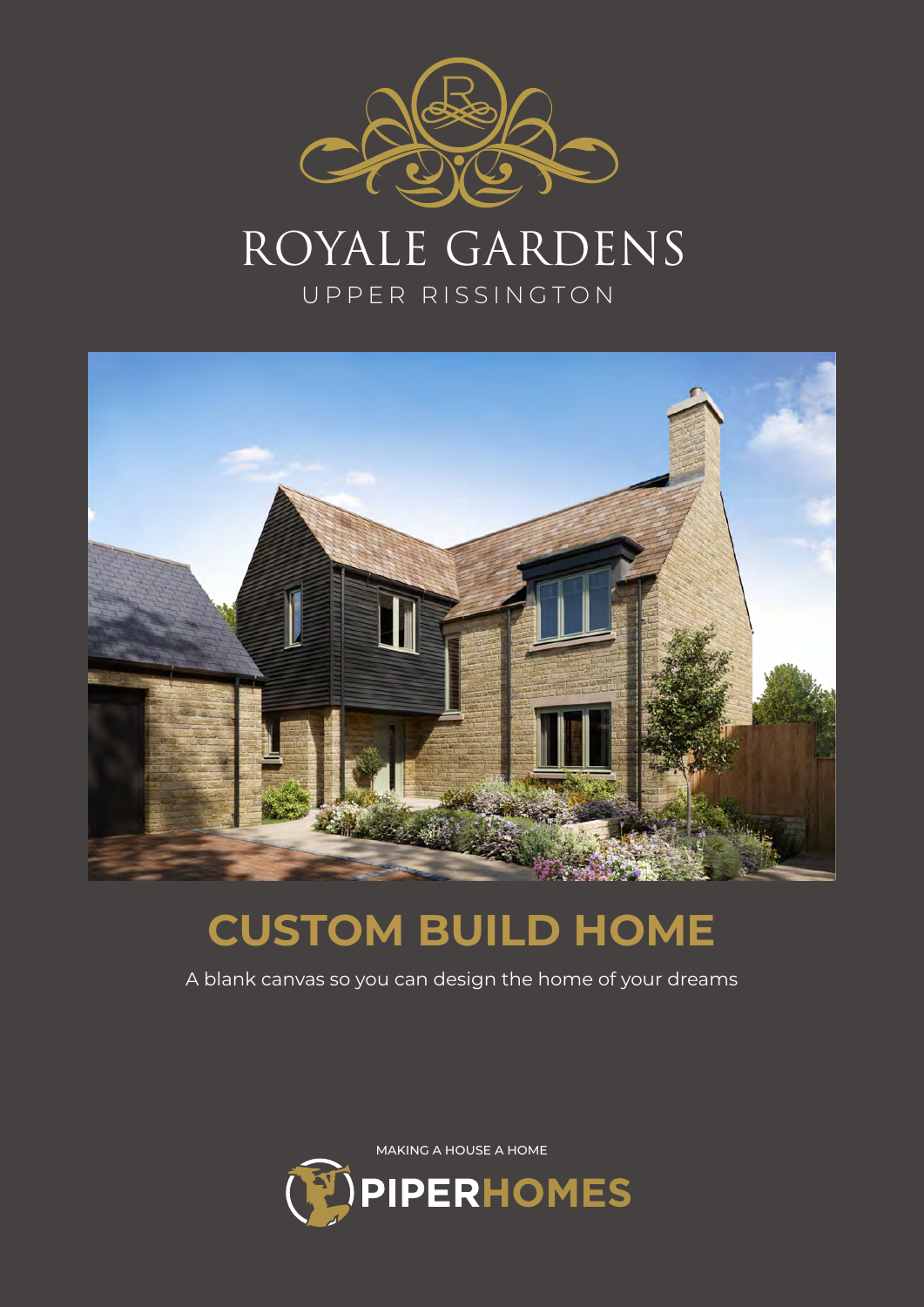



### **THE CUSTOM BUILD HOME**

Our "Custom Build homes" range has been specially developed to let you build your dream home, putting you in charge of the interior layout and design. We provide you with a blank canvas, so that you can have the home that best suits your lifestyle. You get all the benefits of a self build, but without the hassle.

We complete the exterior structure of your new home and drains, water, electricity and gas will be brought into the shell from the mains supplies. All external works including any driveways, paths, fences or garages will also be completed.

Your new home will have no internal walls (other than load-bearing ones), internal finishes, insulation, pipes or wiring. Providing what you choose complies with current building regulations, you can finish your home any way you like.

Since you will not be completing on a fully finished home, we will help you arrange a bespoke mortgage to fund the project, with a sum to pay for the initial work followed by stage payments as work continues.

### **AS INDIVIDUAL AS YOU**

Plot 8, our Custom Home at Royale Gardens is the perfect blank canvas. The total internal floor area is approximately 1651 square foot and was designed as a 3 bedroom home. Here is the layout of the basic structure that we will provide upon completion. Self build and custom homes are subject to specific regulations defined by Section 1 of the Self-build and Custom Housebuilding Act 2015 and the Community Infrastructure Levy Regulations 2010. Please ask your sales adviser for further details.

#### **YOUR CANVAS**



**First Floor**

- 
- 
- 





**Ground Floor**



## **ROYALE GARDENS**

Situated in Upper Rissington, in the heart of the Cotswolds, Royale Gardens is just two and a half miles from Bourton-onthe-Water. With an ideal location just a short walk from the outstanding Rissington Primary School as well as the local village hall, grocery shop, pharmacy and fitness studio, Royale Gardens is the perfect place to call home.